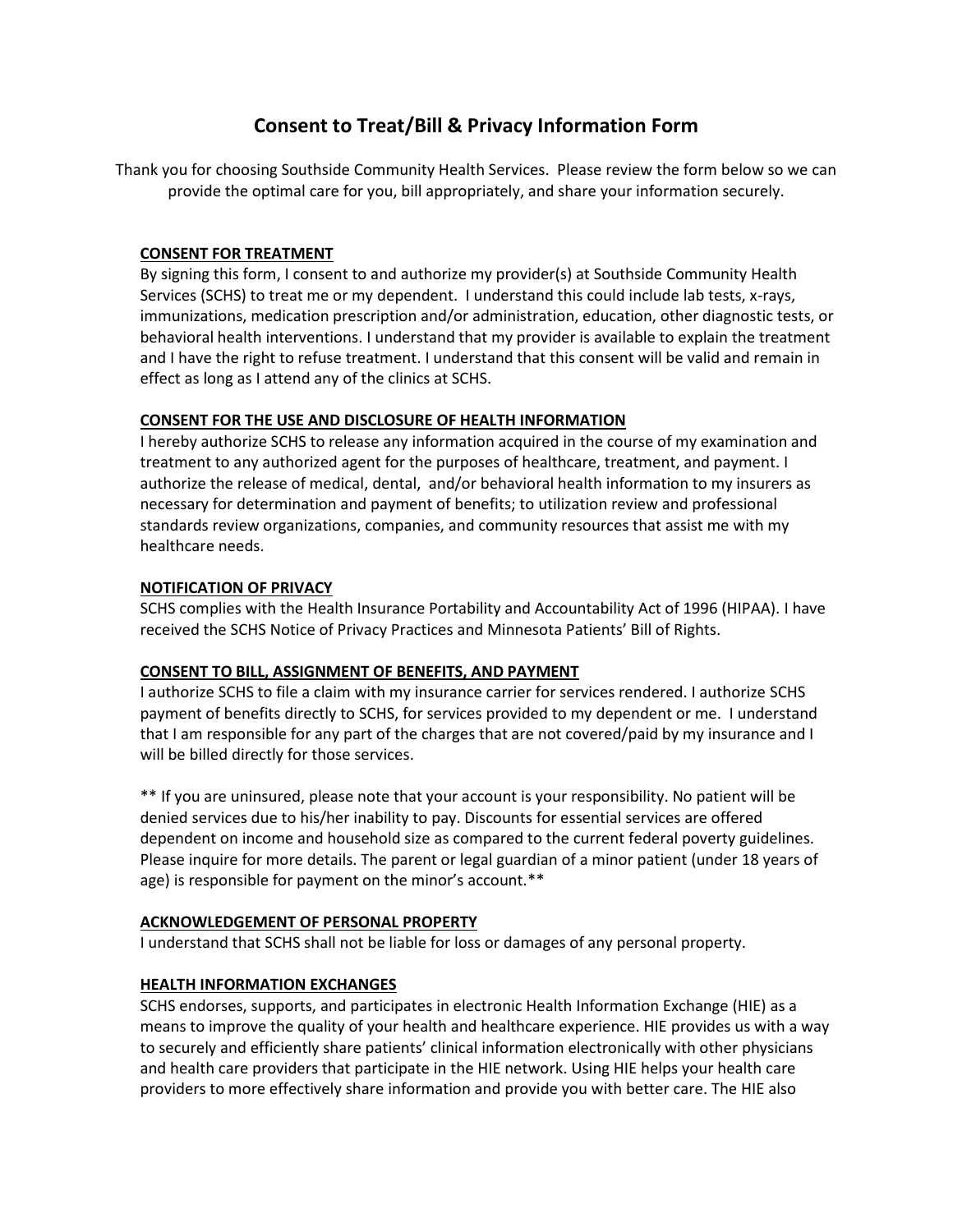enables emergency medical personnel and other providers who participate in an HIE including but not limited to EPIC CARE EVERYWHERE and who are treating you, to have immediate access to your medical data that may be critical for your care. Making your health information available to your health care providers through the HIE can also help reduce your costs by eliminating unnecessary duplication of tests and procedures. Currently, only our Medical, Behavioral Health, and Vision Clinics are able to share actual patient medical record data via HIE.

SCHS endorses supports and participates in the Minnesota Immunization Information Connection (MIIC). MIIC is a statewide immunization information system that stores electronic immunization records. MIIC combines immunizations a person has received into a single record, even if the vaccines were given by different health care providers in the state. You always have the option to limit access or opt-out of having your or your child's immunization record in MIIC. If you choose to limit your or your child's participation in MIIC you may do so at any time. Additional information regarding opting out is available by calling the MN Department of Health MIIC Help Desk at 651-201- 5207 or online [http://www.health.state.mn.us/divs/idepc/immunize/registry/dataprivacy.html.](http://www.health.state.mn.us/divs/idepc/immunize/registry/dataprivacy.html)

# **BENEFITS/RISKS OF BEHAVIORAL HEALTH TREATMENT**

Potential benefits include better relationship, solutions to specific problems, improved understanding of yourself, and relief from unpleasant emotions. There may be some risks including, but not limited to addressing painful emotional experiences, being challenged or confronted on a particular issue, or being inconvenienced due to costs of services.

## **MENTAL HEALTH CRISIS/EMERGENCY**

If you have a mental health crisis or need to speak to someone, please call Suicide Prevent Lifeline at 800-273-TALK (8255) at any time, or call 911, or go to your nearest hospital emergency department; they are there to help you.

#### **LIMITS OF CONFIDENTIALITY**

We are permitted or required, under specific circumstances, to use or disclose protected health information without your written authorization: suicidal urges (being a danger to yourself), homicidal urges (being a danger to others), court order/subpoena, child abuse/neglect, and elder or vulnerable adult abuse/neglect.

#### **TELEHEALTH CONSULTATIONS**

1. The consulting health care provider or specialist will be at a different location from me. I will connect to the virtual visit from home.

2. I will be informed if any additional personnel are to be present other than myself, individuals accompanying me, and the clinician or specialist. I will give my verbal permission prior to the entry of the additional personnel.

3. The provider will keep a record of the consultation in my medical record.

4. RELEASE OF INFORMATION: (SCHS) and/or providers who provide professional services to the patient are authorized to furnish medical information from my medical record to the referring physician, if any, and to any insurance company or third party payer for the purpose of obtaining payment of the account. (SCHS) is authorized to release information from my medical record to any other health care facility or provider to which my care may be transferred.

5. I voluntarily consent to health care services provided by my doctor(s) or a designee, which may include diagnostic tests, drugs, and examinations.